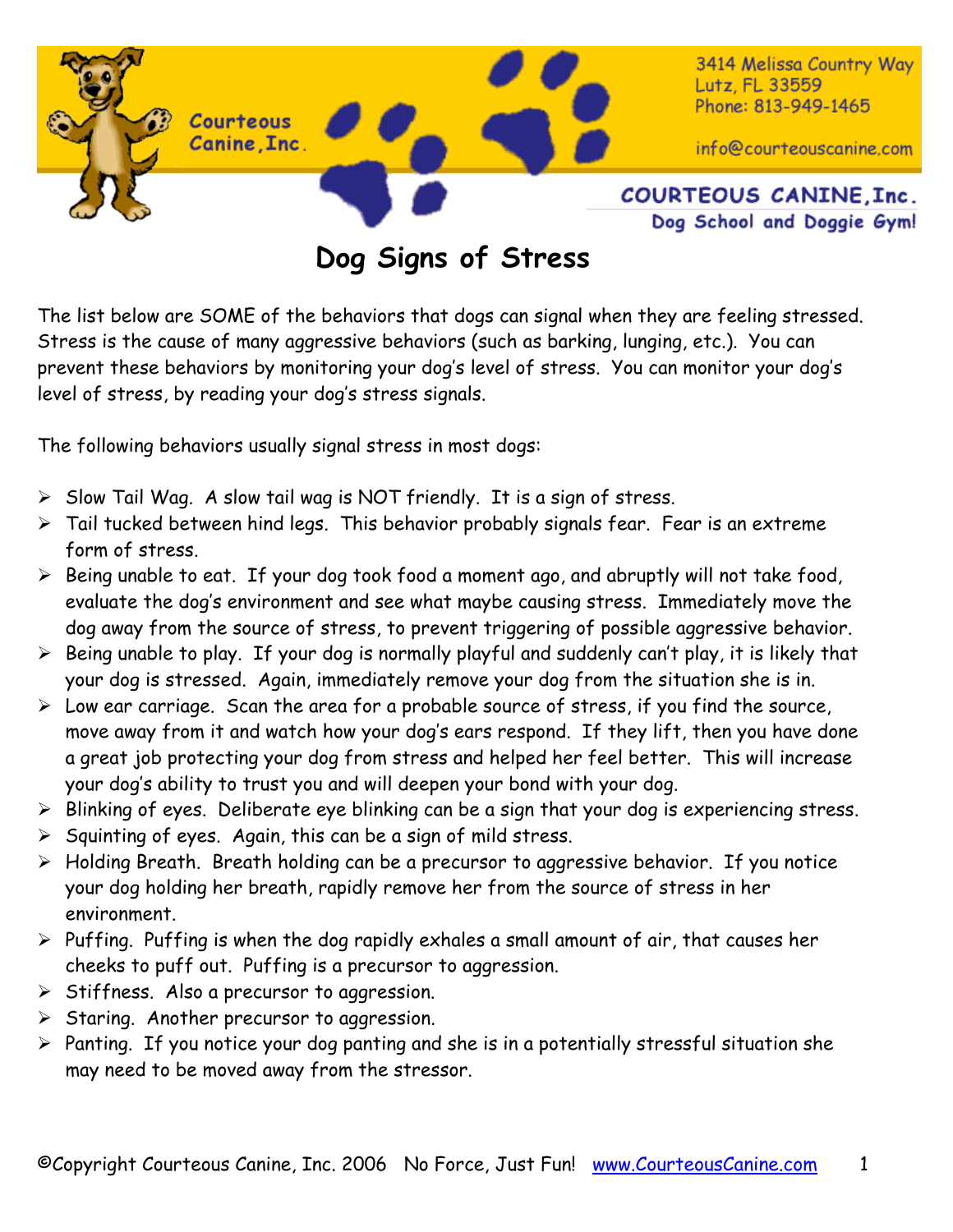

The dog to the left is stress panting. Notice that this dog's lips are not curled upward to reveal teeth. The lack of curling shows that this pant is more stress oriented than part of a "doggie smile". Also visible are the dog's facial muscles, they are clearly tensed. Also, notice the slight squinting of the eyes, another sign of stress.

- $\triangleright$  Pacing. Just like a anxious human may pace, so do anxious dogs.
- ¾ Shedding. Also called stress shedding. It is common to see stress shedding when a dog is at the vets.
- $\triangleright$  Diarrhea/bowel movements can be signs of stress.
- ¾ Urination and or marking can be a sign of stress. Stressed male dogs may mark as a way of alleviating stress.
- $\triangleright$  Licking of the lips. When a dog stress licks her tongue will usually dart out of her mouth in rapid succession. This is a strong sign of stress, as usual scan the dog's environment to establish the source.
- $\triangleright$  Coughing.
- $\triangleright$  Sneezing. Can be a sign of stress and or confusion.
- ¾ Turning away/avoiding eye contact. This is a clear sign of stress. Evaluate environment and manage dog accordingly.
- ¾ Trembling as if cold. A sign of extreme stress/fear. Remove dog from environment immediately.
- $\triangleright$  Shaking (as if the dog were shaking off water). Scan environment for potential triggers.
- ¾ Yawning. The photo below shows a dog stress yawning. Notice the tension in the dog's facial muscles, the squinting shut of the eyes and the yawn itself seem unnecessarily exaggerated.
- ¾ Drooling can be an extreme sign of stress. Dogs that live with families and are kenneled for boarding can drool for a few days as a result of stress. Also dogs that seize will sometimes drool.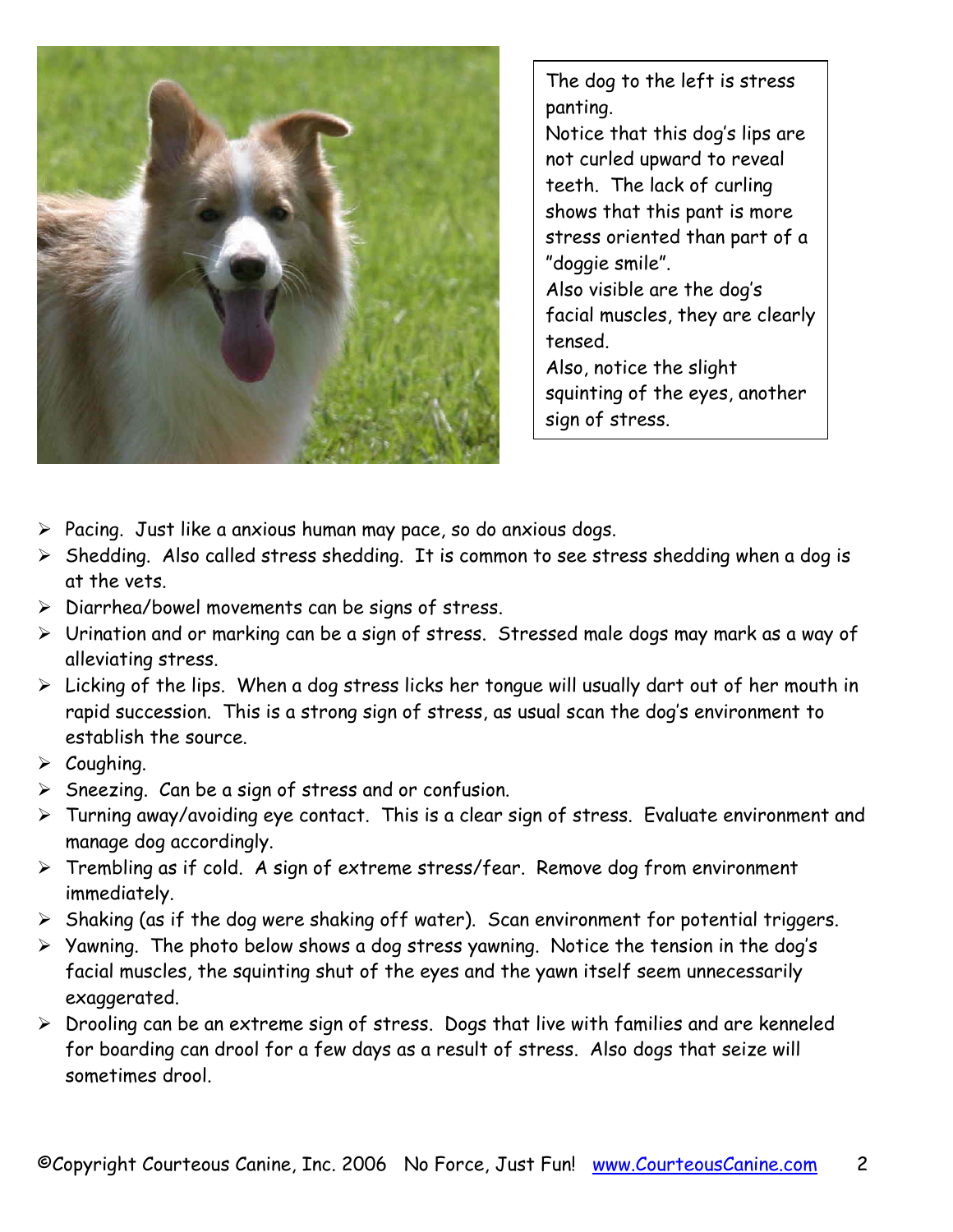

- ¾ Sweaty paws. A sign of severe stress. Remove dog from situation, monitor for additional stress signals.
- $\triangleright$  Increased activity.
- ¾ Decreased activity. Some stressed dogs will take a "stress nap", they will just shut down and go to sleep, as a way of dealing with stress.
- $\triangleright$  Scratching.
- ¾ "Spacing out". In my opinion it is likely that this type of behavior is similar to a dissociative state in humans. Dissociation is natures way of "flipping the brain into neutral" in order to avoid the processing of extremely stressful situations. A dog that spaces out is suffering from extreme stress and immediately needs to be removed from the source of stress.
- $\triangleright$  Barking at other dogs or people can be a sign of stress
- $\triangleright$  Lunging at other dogs or people can be a sign of severe stress.
- ¾ Other:

## Potential Sources of Stress

Dogs are individuals, so what is stressful for what dog can vary greatly. Here are some basic sources of stress:

- o Other dogs.
- o Strangers.
- o Babies.
- o Toddlers.